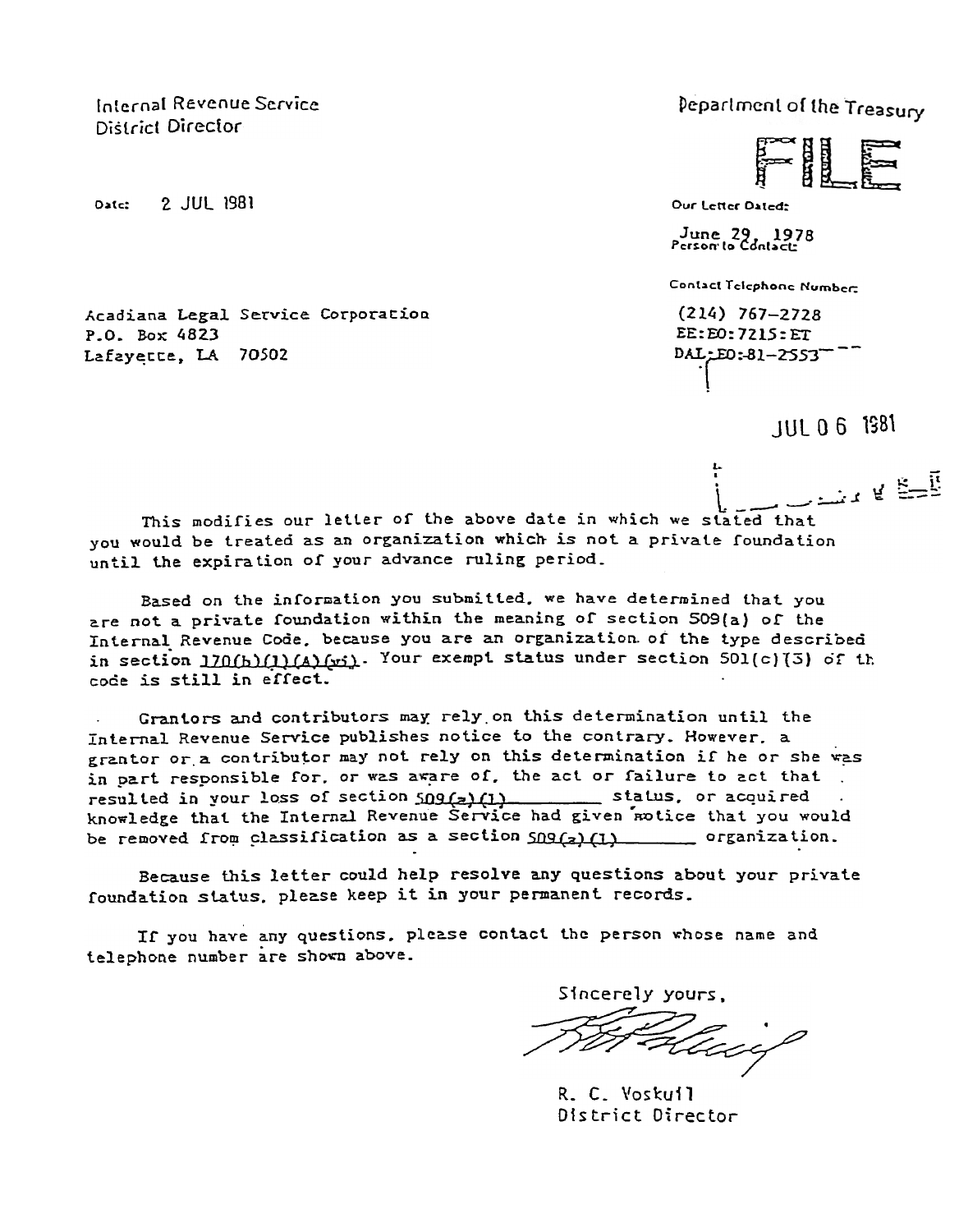Internal Revenue Service District Director

Date:

**JUN 29 1978** 

Acadiana Legal Service  $\triangleright$ Corporation P. O. Box 4823 Lafayette, La. 70502

Department of the Treasury

**Employer Identification Numbers** 72-0832432 Accounting Period Ending: December 31 Foundation Status Classification: 170(b) (1) (A) (vi) and 509( Advance Rufing Period Ende December 31, 1980 Person to Contact: Judy Hitchcock Contact Telephone Number:  $(512)$  397-5114

AUS: EO 78-1548

Dear Applicant:

Based on information supplied, and assuming your operations will be as stated in your application for recognition of exemption, we have determined you are exempt from Federal income tax under section SO1(c)(3) of the Internal Revenue Code.

**JUL** 

5 1978

 $\frac{1}{\sqrt{2}}$ 

Because you are a newly created organization, we are not now making a final determination of your foundation status under section 509(a) of the Code. However. re have determined that you can reasonably be expected to be a publicly supported organization described in sections 170(b) (1) (A) (vi) and  $509(a)(1)$ .

Accordingly, you will be treated as a publicly supported organization, and not as a private foundation, during an advance ruling period. This advance ruling period begins on the date of your inception and ends on the date shown above.

Within 90 days after the end of your advance ruling period. you must submit to us information needed to determine whether you have met the requirements of the applicable support test during the advance ruling period. If you establish that you have been a publicly supported organization. you will be classified as a section SO9(2)(1) or SO9(a)(2) organization as long as you continue to meet the requirements of the applicable support test. If you do not meet the public support requirements during the advance ruling period, you will be classified as a private foundation for future periods. Also, if you are classified as a private foundation, you will be treated as a private foundation from the date of your inception for purposes of sections 507(d) and 4940.

Crantors and donors may rely on the determination that you are not a private foundation until 90 days after the end of your advance ruling period. If you submit the required information within the 90 days, grantors and donors may continue to rely on the advance determination until the Service makes a final determination of your foundation status. However, if notice that you will no longer be treated as a organization is published in the Internal Revenue Bulletin. section  $509(a)(1)$ grantors and donors may not rely on this determination after the date of such publication. Also, a grantor or donor may not rely on this determination if he or .<br>she was in part responsible for, or was aware of, the act or failure to act that resulted in your loss of section  $509(a)$  (1) status, or acquired knowledge that insteam that one could be communied from